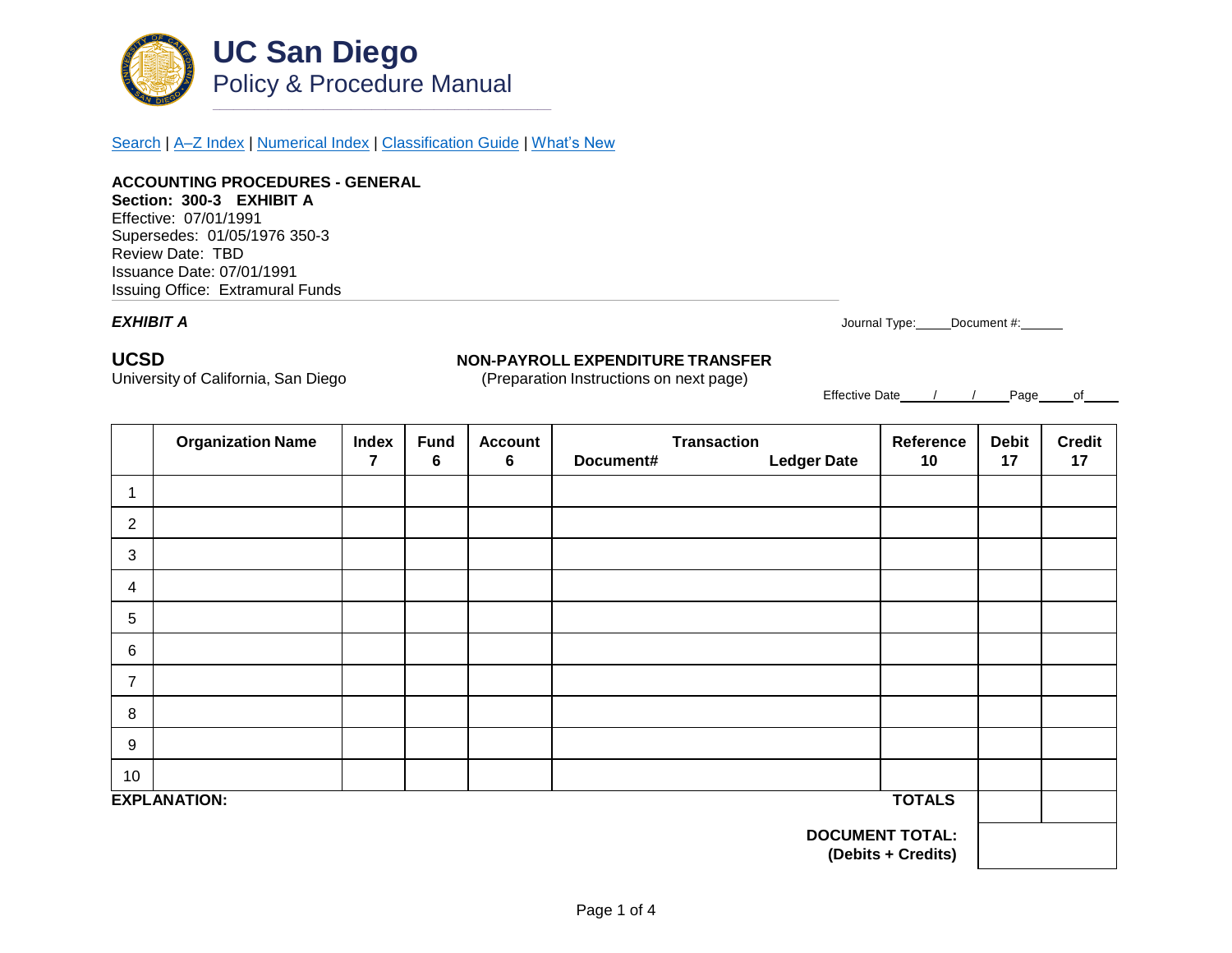|                                                                                                                                                                                                                                        |               |                   |           | Accounting Office Audit:                                   |  |                                                   |      |
|----------------------------------------------------------------------------------------------------------------------------------------------------------------------------------------------------------------------------------------|---------------|-------------------|-----------|------------------------------------------------------------|--|---------------------------------------------------|------|
|                                                                                                                                                                                                                                        |               | Phone             | Mail Code | Date                                                       |  |                                                   | Date |
| Departmental Approval: <u>contact and a series of the series of the series of the series of the series of the series of the series of the series of the series of the series of the series of the series of the series of the se</u>   |               |                   |           |                                                            |  | Accounting Office Approval:                       |      |
|                                                                                                                                                                                                                                        |               |                   |           | Date                                                       |  |                                                   | Date |
| Departmental Approval:<br><u> Letter and the contract of the contract of the contract of the contract of the contract of the contract of the contract of the contract of the contract of the contract of the contract of the contr</u> |               |                   |           |                                                            |  |                                                   |      |
|                                                                                                                                                                                                                                        |               |                   |           | Dat                                                        |  |                                                   |      |
|                                                                                                                                                                                                                                        |               |                   |           | e                                                          |  |                                                   |      |
| FO2047(7/91)                                                                                                                                                                                                                           | Distribution: | White--Accounting |           | Yellow--Return to Department by Accounting<br>Requirements |  | Retention: 10 Years subject to Contract and Grant |      |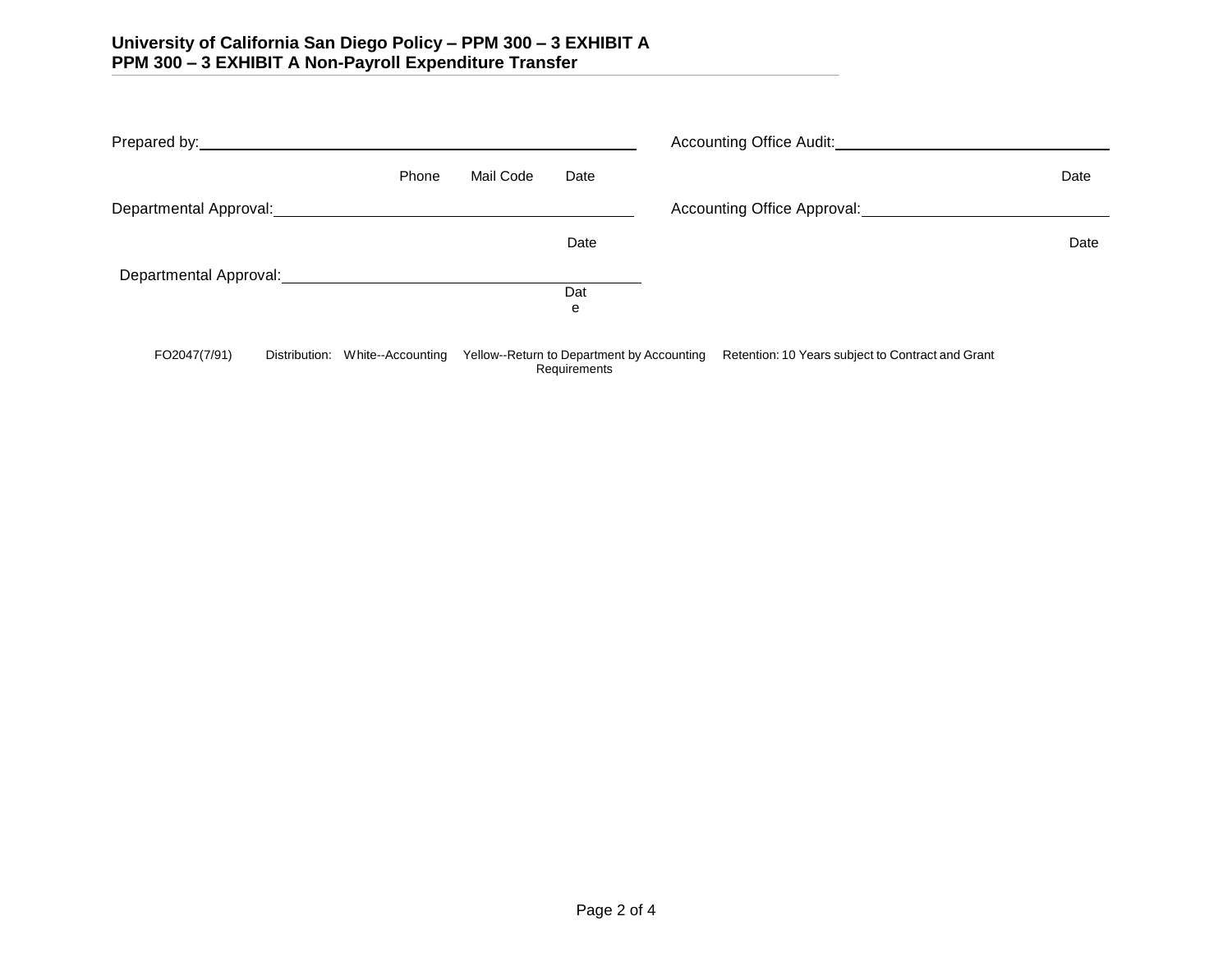## **NON-PAYROLL EXPENDITURE TRANSFER INSTRUCTIONS**

- 1. Use this form to transfer non-payroll charges between organizations and/or funds by Index code.
- 2. Each month the Accounting Office provides departments with an Operating Ledger, UGAP100, listing all charges to expenditure accounts. If incorrect recordings of non-payroll expenses are noted, transfers are to be reported by using this form. Each item of information requested on this form is available from the Operating Ledger report.
- 3. Departmental personnel must fill in the form completely with the information shown in the Operating Ledger report. The form can be either typed or handwritten in ink. It is important that information be entered within the spaces and with no overlapping.
- 4. A separate line on the form must be used for each line item on the Operating Ledger.
- 5. The reason for each line item of the expense transfer must be given for audit purposes.
	- A. FDP Transfers (between two Federal Demonstration Project awards)
		- 1. Include this statement: "To transfer costs to the FDP award(s) designated by the Principal Investigator (PI) for allocation of these expenditures." (If and NIH or ADAMHA award state the benefit to the debited award).
		- 2. Explain the untimeliness if past 120 days (four months from the Operating Ledger date).
		- 3. Attach copies of the operating Ledger showing the original expense.
	- B. Non-FDP Transfers
		- 1. Explain how the error in recording occurred.
		- 2. Explain the benefit to the debited award.
		- 3. Explain in the untimeliness if past 120 days (four months from the Operating Ledger date).
		- 4. Explain the method of proration (if used) among Index codes.
		- 5. Attach copies of supporting documentation (e.g. Purchase Order, invoice, recharge form, Operating Ledger) annotated to reflect correct Index code.
	- C. All other Funds
		- 1. Explain how error in recording occurred.
		- 2. Attach copies of supporting documentation annotated to reflect correct Index code.

### Page 3 of 4